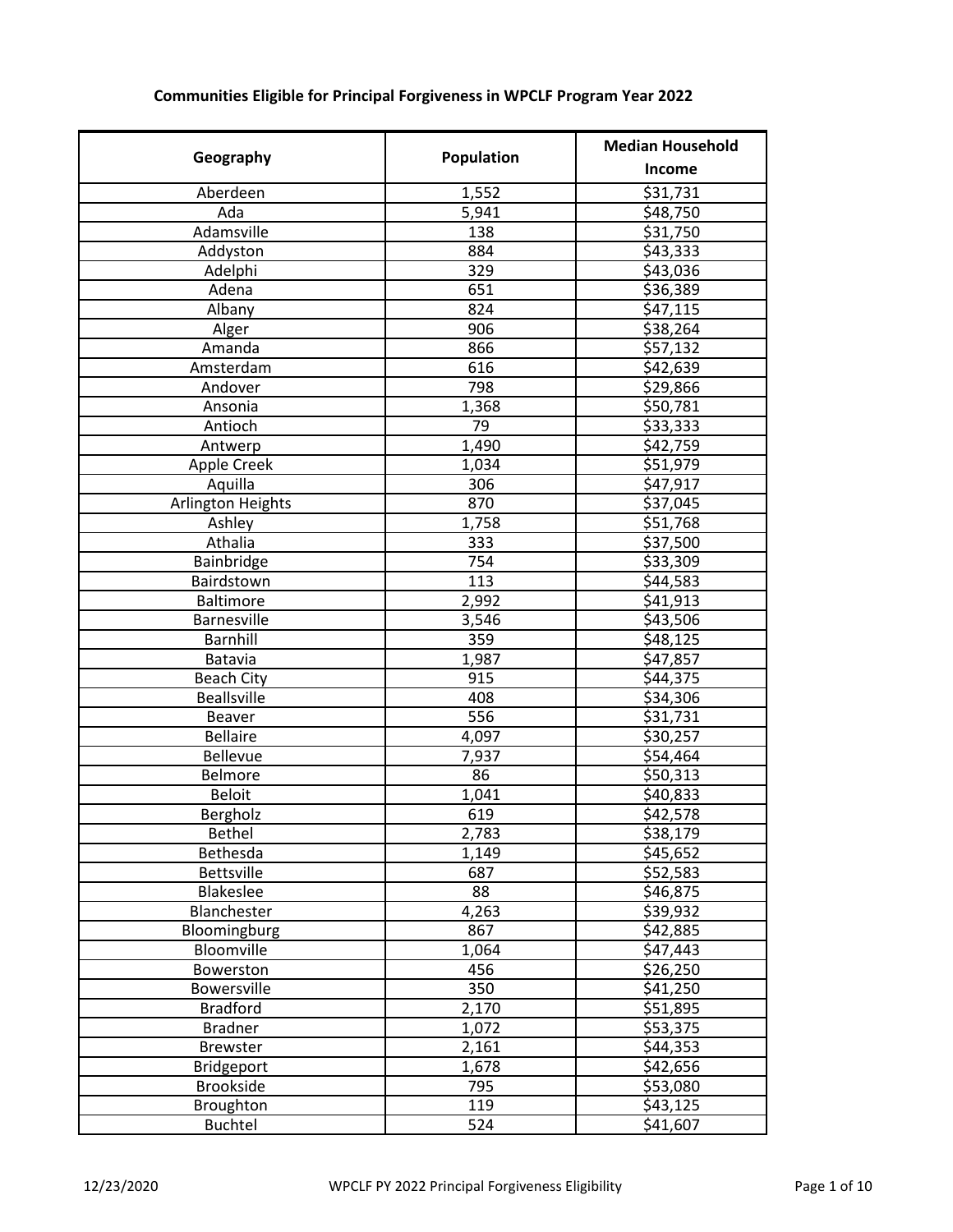| Geography             | Population | <b>Median Household</b> |
|-----------------------|------------|-------------------------|
|                       |            | Income                  |
| <b>Buckland</b>       | 321        | \$52,159                |
| Burgoon               | 223        | \$80,625                |
| <b>Burton</b>         | 1,375      | \$51,875                |
| <b>Butler</b>         | 781        | \$48,846                |
| <b>Butlerville</b>    | 224        | \$55,125                |
| <b>Byesville</b>      | 2,183      | \$33,077                |
| Cadiz                 | 3,165      | \$49,074                |
| Cairo                 | 512        | \$51,538                |
| Caldwell              | 2,334      | \$34,625                |
| Caledonia             | 749        | \$53,333                |
| Camden                | 1,858      | \$38,000                |
| Campbell              | 7,889      | \$31,702                |
| Cardington            | 1,923      | \$34,394                |
| Carey                 | 3,507      | \$48,264                |
| Carroll               | 505        | \$54,306                |
| Carrollton            | 3,139      | \$54,559                |
| Casstown              | 223        | \$45,833                |
| Castine               | 270        | \$36,648                |
| Catawba               | 242        | \$48,333                |
| Cecil                 | 126        | \$56,250                |
| Cedarville            | 4,075      | \$45,417                |
| Centerburg            | 1,716      | \$42,500                |
| Chatfield             | 294        | \$48,281                |
| Chauncey              | 1,056      | \$29,677                |
| Chesapeake            | 875        | \$42,734                |
| Chesterhill           | 399        | \$45,500                |
| Chesterville          | 219        | \$46,563                |
| Cheviot               | 8,254      | \$50,094                |
| Chilo                 | 96         | \$63,125                |
| Christiansburg        | 425        | \$61,389                |
| Clarington            | 439        | \$50,000                |
| Clarksburg            | 426        | \$24,500                |
| Clarksville           | 608        | \$46,875                |
| Clay Center           | 294        | \$53,750                |
| Clyde                 | 6,207      | \$53,489                |
| Coal Grove            | 1,913      | \$43,622                |
| Coalton               | 395        | \$30,375                |
| College Corner        | 339        | \$36,250                |
| <b>Columbus Grove</b> | 2,179      | \$54,353                |
| Conesville            | 341        | \$45,000                |
| Congress              | 202        | \$30,000                |
| Continental           | 1,131      | \$45,208                |
| Coolville             | 647        | \$50,972                |
| Corning               | 385        | \$33,375                |
| Covington             | 2,671      | \$50,842                |
| Crestline             | 4,448      | \$40,321                |
| Cridersville          | 1,966      | \$46,848                |
| Crooksville           | 2,556      | \$30,463                |
| Crown City            | 446        | \$37,917                |
| Cumberland            | 339        | \$55,000                |
| Custar                | 249        | \$60,000                |
| Cygnet                | 568        | \$49,911                |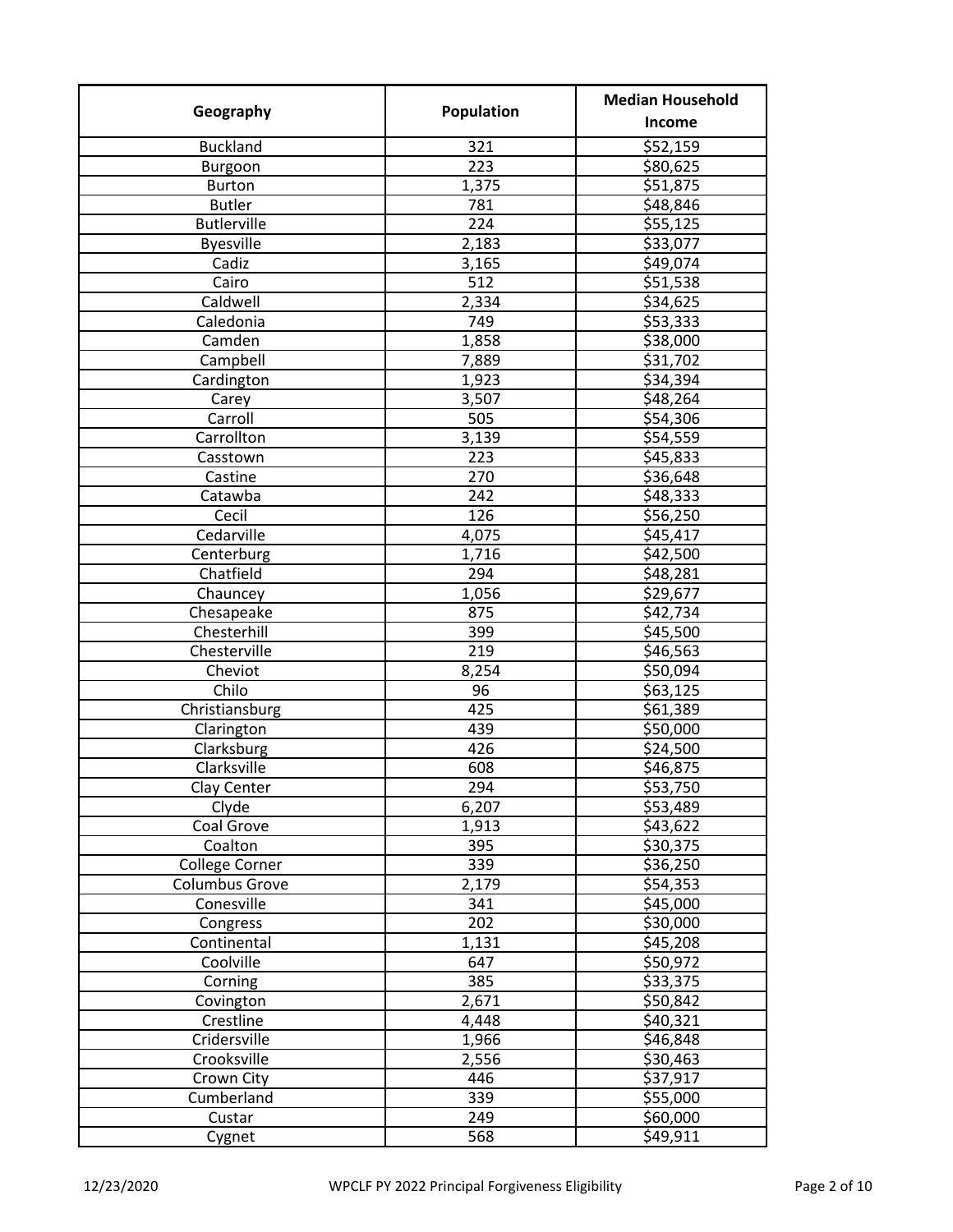| Geography             | Population | <b>Median Household</b> |
|-----------------------|------------|-------------------------|
|                       |            | Income                  |
| Danville              | 1,112      | \$49,688                |
| Darbyville            | 175        | \$40,536                |
| De Graff              | 1,265      | \$50,272                |
| Dellroy               | 334        | \$46,500                |
| Delphos               | 7,020      | \$50,571                |
| Dennison              | 2,662      | \$44,750                |
| Deshler               | 1,526      | \$45,272                |
| Dillonvale            | 715        | \$45,250                |
| Dresden               | 1,810      | \$40,057                |
| <b>Dunkirk</b>        | 714        | \$36,667                |
| Dupont                | 333        | \$47,500                |
| <b>East Canton</b>    | 1,464      | \$48,277                |
| <b>East Palestine</b> | 4,493      | \$49,615                |
| Eaton                 | 8,183      | \$45,894                |
| Edgerton              | 2,105      | \$50,625                |
| Edison                | 491        | \$41,583                |
| Edon                  | 777        | \$52,368                |
| Eldorado              | 472        | \$51,563                |
| <b>Elmwood Place</b>  | 2,052      | \$27,045                |
| Empire                | 231        | \$49,896                |
| Fairview              | 83         | \$36,786                |
| Fayette               | 1,299      | \$46,571                |
| Fayetteville          | 311        | \$54,167                |
| Felicity              | 597        | \$24,545                |
| Flushing              | 753        | \$43,661                |
| Forest                | 1,485      | \$42,434                |
| Frankfort             | 1,409      | \$41,250                |
| Frazeysburg           | 1,328      | \$37,500                |
| Fredericktown         | 2,501      | \$51,117                |
| Freeport              | 405        | \$41,528                |
| Fulton                | 288        | \$48,281                |
| Gambier               | 2,442      | \$76,250                |
| Gann                  | 120        | \$51,563                |
| Geneva                | 5,978      | \$36,000                |
| Geneva-on-the-Lake    | 1,169      | \$39,609                |
| Georgetown            | 4,773      | \$33,711                |
| Gettysburg            | 576        | \$45,139                |
| Gibsonburg            | 2,592      | \$50,227                |
|                       | 199        |                         |
| Gilboa                | 9,368      | \$54,688<br>\$40,543    |
| Girard<br>Glenmont    | 282        |                         |
|                       |            | \$43,068                |
| Glouster              | 1,896      | \$30,880                |
| Gratiot               | 226        | \$56,250                |
| Gratis                | 986        | \$54,457                |
| Graysville            | 60         | \$38,438                |
| Green Camp            | 336        | \$42,250                |
| Greenfield            | 4,582      | \$29,292                |
| Greenwich             | 1,481      | \$45,156                |
| <b>Grover Hill</b>    | 364        | \$36,964                |
| Hamden                | 742        | \$29,297                |
| Hamersville           | 728        | \$54,500                |
| Hamler                | 627        | \$51,726                |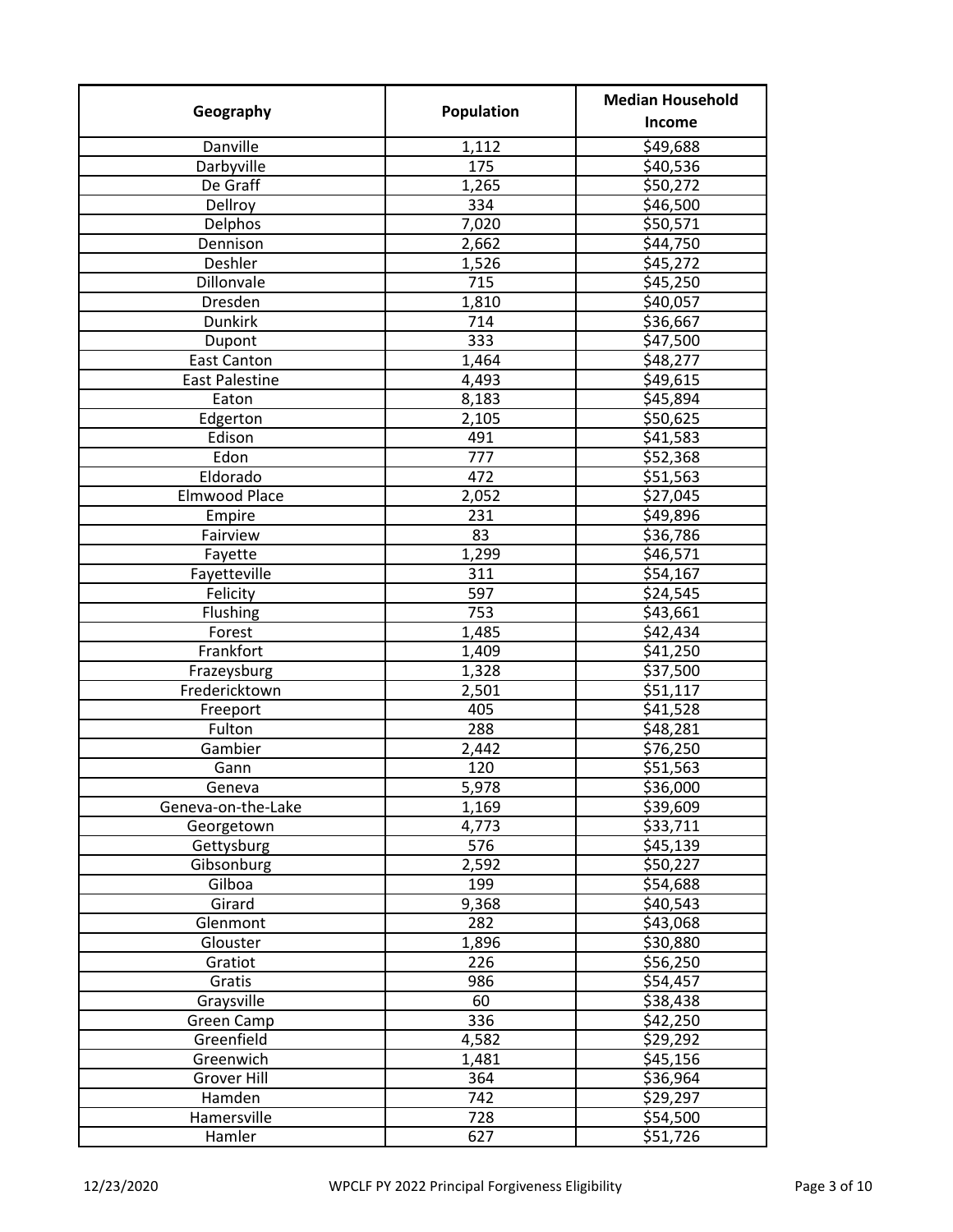| Geography             | Population | <b>Median Household</b> |
|-----------------------|------------|-------------------------|
|                       |            | Income                  |
| <b>Hanging Rock</b>   | 196        | \$42,500                |
| Hanoverton            | 352        | \$47,708                |
| <b>Harbor View</b>    | 59         | \$47,500                |
| Harpster              | 169        | \$42,083                |
| Harrod                | 379        | \$53,906                |
| Haviland              | 263        | \$33,750                |
| Hebron                | 2,389      | \$41,154                |
| Helena                | 279        | \$66,250                |
| Hemlock               | 134        | \$43,333                |
| Higginsport           | 308        | \$40,893                |
| <b>Highland Hills</b> | 873        | \$27,045                |
| Highland              | 362        | \$40,000                |
| Hillsboro             | 6,534      | \$32,095                |
| Hiram                 | 1,294      | \$69,853                |
| Holgate               | 997        | \$54,063                |
| Hollansburg           | 214        | \$45,625                |
| Holloway              | 302        | \$47,981                |
| Holmesville           | 314        | \$44,375                |
| Hoytville             | 336        | \$54,107                |
| Irondale              | 359        | \$33,000                |
| Ithaca                | 62         | \$26,406                |
| Jackson               | 6,239      | \$43,312                |
| Jacksonville          | 379        | \$35,313                |
| Jamestown             | 2,114      | \$47,650                |
| Jeffersonville        | 1,241      | \$42,228                |
| Jenera                | 171        | \$38,438                |
| Jeromesville          | 614        | \$56,458                |
| Jewett                | 819        | \$40,139                |
| Junction City         | 929        | \$33,800                |
| Kenton                | 8,284      | \$40,613                |
| Killbuck              | 879        | \$46,250                |
| Kingston              | 1,132      | \$41,855                |
| Kipton                | 240        | \$51,563                |
| Kirby                 | 96         | \$51,875                |
| La Rue                | 675        | \$41,618                |
| Lafayette             | 427        | \$55,500                |
| Lakeline              | 253        | \$54,271                |
| Lakemore              | 3,074      | \$46,537                |
| Lakeview              | 1,126      | \$42,188                |
| Laurelville           | 520        | \$29,773                |
| Leesburg              | 1,455      | \$34,460                |
| Leesville             | 284        | \$46,000                |
| Leipsic               | 2,387      | \$42,097                |
| <b>Liberty Center</b> | 1,327      | \$55,313                |
| Lincoln Heights       | 3,354      | \$24,396                |
| Linndale              | 160        | \$30,833                |
| Lisbon                | 2,695      | \$29,659                |
| Lockbourne            | 195        | \$47,500                |
| Lockland              | 3,450      | \$28,542                |
| Logan                 | 6,836      | \$38,207                |
| Lore City             | 313        | \$49,667                |
| Loudonville           | 2,668      | \$43,490                |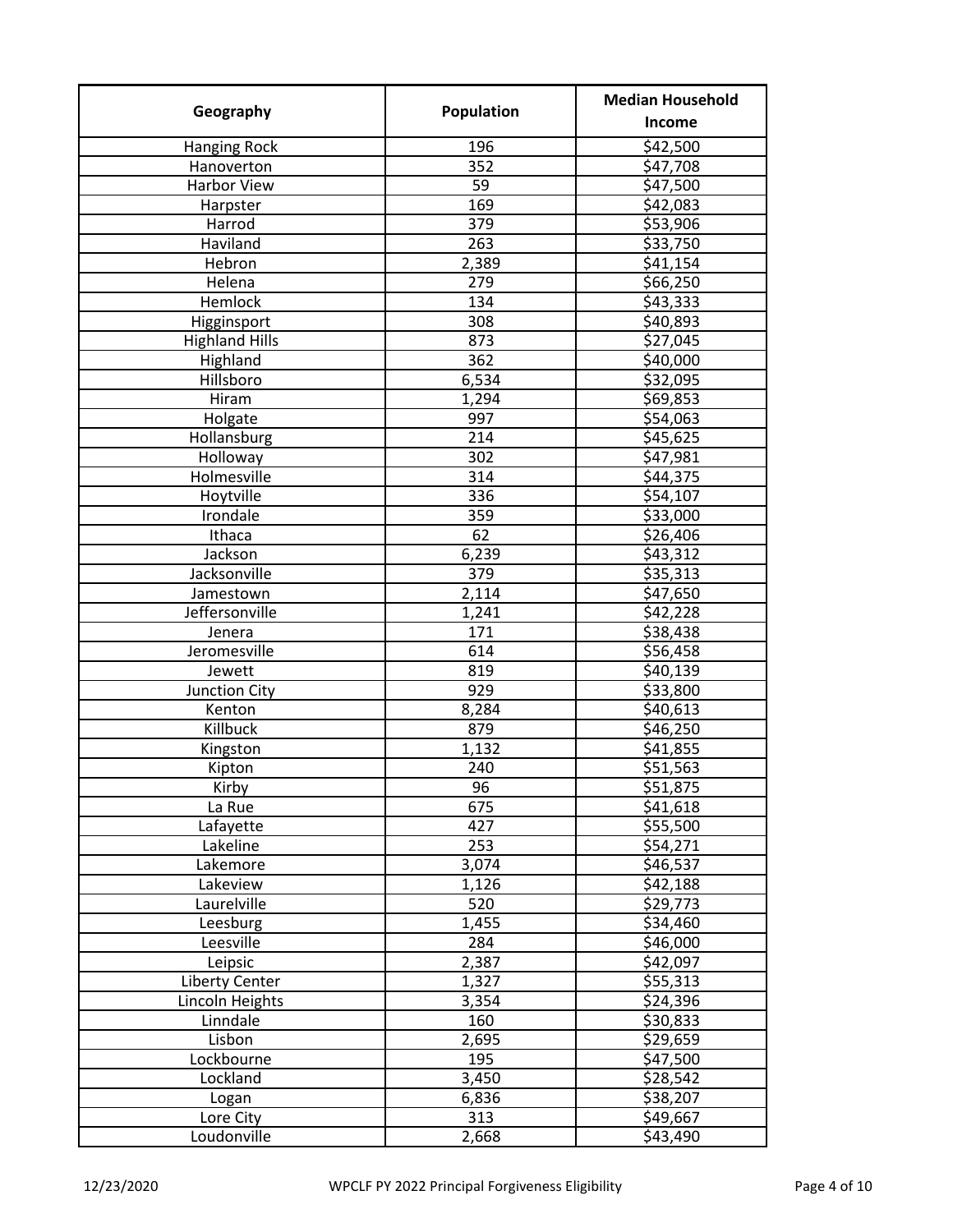| Geography               | Population       | <b>Median Household</b> |
|-------------------------|------------------|-------------------------|
|                         |                  | Income                  |
| Lowell                  | 575              | $\overline{$}32,083$    |
| Lowellville             | 1,185            | \$48,750                |
| Lower Salem             | 123              | \$33,750                |
| Lucas                   | 456              | \$52,708                |
| Lynchburg               | 1,415            | \$42,325                |
| Lyons                   | 472              | \$50,833                |
| Macksburg               | 211              | \$36,071                |
| <b>Magnetic Springs</b> | 334              | \$50,694                |
| Malinta                 | 287              | \$54,063                |
| Malta                   | 715              | \$29,219                |
| Malvern                 | 1,302            | \$46,667                |
| Manchester              | 1,998            | \$26,490                |
| Marengo                 | 294              | \$36,607                |
| <b>Martins Ferry</b>    | 6,646            | \$42,348                |
| Martinsburg             | 224              | \$43,125                |
| Martinsville            | 502              | \$49,167                |
| Matamoras               | $\overline{672}$ | \$34,265                |
| McArthur                | 1,453            | \$33,661                |
| McClure                 | 674              | \$44,063                |
| McConnelsville          | 2,048            | \$29,922                |
| McDonald                | 3,087            | \$49,179                |
| McGuffey                | 485              | \$47,031                |
| Mechanicsburg           | 1,695            | \$56,544                |
|                         |                  |                         |
| Melrose                 | 235              | \$51,250                |
| Mendon                  | 666              | \$44,833                |
| Metamora                | 665<br>514       | \$52,500                |
| Middle Point            |                  | \$55,000                |
| Middlefield             | 2,704            | \$48,025                |
| Middleport              | 2,160            | \$31,442                |
| Midland                 | 307              | \$35,833                |
| Midvale                 | 770              | \$43,182                |
| Milledgeville           | 108              | \$39,063                |
| Millersburg             | 3,172            | \$47,695                |
| <b>Milton Center</b>    | 157              | \$54,583                |
| Miltonsburg             | 107              | \$31,667                |
| <b>Mineral City</b>     | 705              | \$45,625                |
| Monroeville             | 1,318            | \$56,136                |
| Montezuma               | 111              | \$44,107                |
| Montpelier              | 3,952            | \$54,489                |
| Moraine                 | 6,486            | \$45,714                |
| Morral                  | 383              | \$56,429                |
| Morristown              | 233              | \$41,250                |
| Mount Cory              | 185              | \$54,107                |
| Mount Eaton             | 168              | \$55,156                |
| Mount Gilead            | 3,334            | \$35,660                |
| Mount Healthy           | 6,767            | \$35,743                |
| Mount Pleasant          | 442              | \$57,589                |
| <b>Mount Sterling</b>   | 2,030            | \$44,591                |
| <b>Mount Victory</b>    | 616              | \$42,969                |
| Mowrystown              | 361              | \$42,411                |
| Murray City             | 361              | \$30,903                |
| Navarre                 | 1,648            | \$45,240                |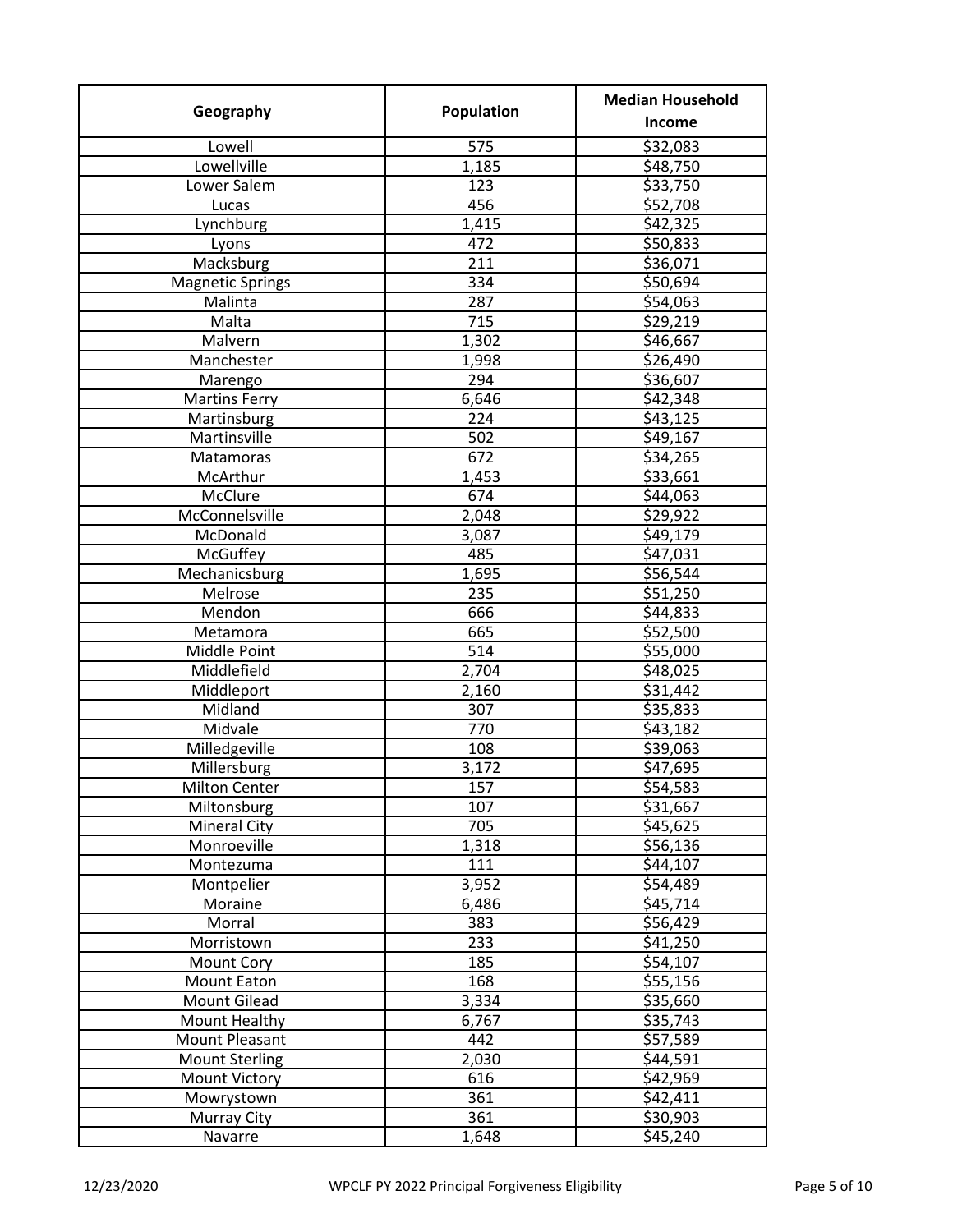| Geography                            | Population   | <b>Median Household</b> |
|--------------------------------------|--------------|-------------------------|
|                                      |              | Income                  |
| Nelsonville                          | 4,769        | \$28,886                |
| Nevada                               | 733          | \$43,068                |
| Neville                              | 61           | \$55,625                |
| New Alexandria                       | 309          | \$53,333                |
| New Athens                           | 325          | \$48,250                |
| New Bloomington                      | 413          | \$47,679                |
| New Boston                           | 2,266        | \$22,332                |
| New Carlisle city                    | 5,584        | \$44,583                |
| New Concord                          | 2,576        | \$56,406                |
| New Holland                          | 783          | \$39,000                |
| New Lebanon                          | 4,015        | \$51,204                |
| New Lexington                        | 4,923        | \$33,203                |
| New London                           | 2,517        | \$36,360                |
| <b>New Madison</b>                   | 994          | \$53,348                |
| New Miami                            | 2,410        | \$44,009                |
| <b>New Paris</b>                     | 1,479        | \$45,682                |
| New Richmond                         | 2,679        | \$62,569                |
| New Riegel                           | 282          | \$48,500                |
| <b>New Straitsville</b>              | 632          | \$22,500                |
| New Vienna                           | 1,190        | \$43,977                |
| New Weston                           | 95           | \$43,125                |
| Newburgh Heights                     | 1,718        | \$35,827                |
| Newcomerstown                        | 3,949        | \$34,236                |
| <b>Newton Falls</b>                  | 4,529        | \$41,534                |
| Newtonsville                         | 393          | \$55,536                |
| <b>Ney</b>                           | 256          | \$44,688                |
| North Baltimore                      | 3,467        | \$56,250                |
| North College Hill                   | 9,335        | \$45,769                |
| North Fairfield                      | 523          | \$60,000                |
| North Lewisburg                      | 1,626        | \$54,907                |
| <b>North Randall</b>                 | 1,106        | \$32,006                |
| North Robinson                       | 306          | \$30,750                |
| Norwich                              | 112          | \$50,938                |
|                                      |              |                         |
| Oak Hill                             | 1,676        | \$35,849                |
| Oakwood (Cuyahoga County)            | 3,668<br>619 | \$52,027                |
| Oakwood (Paulding County)<br>Oberlin | 8,296        | \$44,000<br>\$50,509    |
| Obetz                                | 5,024        | \$65,466                |
|                                      | 51           | \$31,875                |
| Octa                                 | 760          |                         |
| Ohio City                            |              | \$41,667                |
| Old Washington                       | 485          | \$43,611                |
| Orangeville                          | 180          | \$53,250                |
| Orwell                               | 1,563        | \$42,667                |
| Owensville                           | 883          | \$24,250                |
| Palestine                            | 242          | \$36,250                |
| Parral                               | 209          | \$46,667                |
| Patterson                            | 188          | \$39,792                |
| Paulding                             | 3,536        | \$42,461                |
| Payne                                | 1,297        | \$44,052                |
| Peebles                              | 1,992        | \$28,750                |
| Perrysville                          | 683          | \$37,500                |
| Phillipsburg                         | 456          | \$48,393                |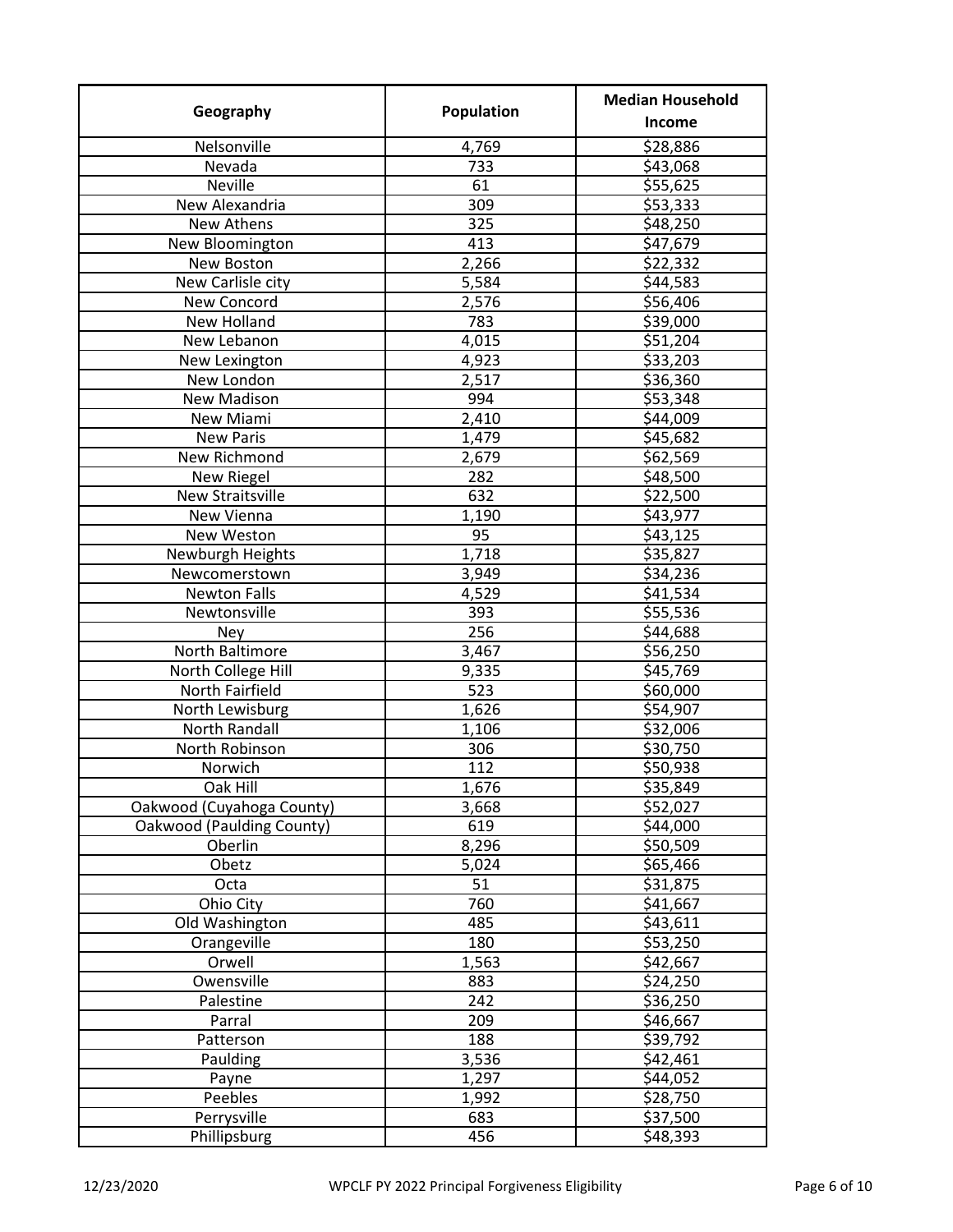| Geography             | Population | <b>Median Household</b> |
|-----------------------|------------|-------------------------|
|                       |            | Income                  |
| Philo                 | 993        | \$53,235                |
| Piketon               | 2,269      | \$38,241                |
| Pioneer               | 1,623      | \$50,000                |
| Plainfield            | 114        | \$55,893                |
| <b>Pleasant City</b>  | 404        | \$51,250                |
| Pleasantville         | 1,098      | \$40,833                |
| Plymouth              | 1,597      | \$44,844                |
| Polk                  | 470        | \$53,194                |
| Pomeroy               | 1,990      | \$32,857                |
| Port Clinton          | 6,197      | \$42,045                |
| Port Jefferson        | 419        | \$32,222                |
| Port Washington       | 479        | \$42,353                |
| Port William          | 338        | \$46,250                |
| Potsdam               | 305        | \$49,844                |
| Proctorville          | 536        | \$29,375                |
| Quaker City           | 461        | \$30,500                |
| Quincy                | 568        | \$45,268                |
| Rarden                | 186        | \$40,625                |
| Rawson                | 568        | \$48,250                |
| Rayland               | 407        | \$45,536                |
| Rendville             | 10         | \$43,750                |
| Republic              | 634        | \$60,625                |
| Richwood              | 2,329      | \$47,361                |
| Rio Grande            | 896        | \$31,786                |
| Ripley                | 1,737      | \$34,358                |
| Risingsun             | 569        | \$49,107                |
| Rittman               | 6,503      | \$48,698                |
| <b>Rock Creek</b>     | 474        | \$47,188                |
| Rockford              | 917        | \$50,700                |
| Rogers                | 249        | \$31,765                |
| Rome (Stout)          | 64         | \$19,063                |
| Roseville             | 2,095      | \$34,700                |
| Rossburg              | 248        | \$50,000                |
| Roswell               | 224        | \$42,321                |
| Rushville             | 360        | \$53,438                |
| <b>Russells Point</b> | 1,196      | \$29,659                |
| Russellville          | 698        | \$55,455                |
| Rutland               | 526        | \$32,208                |
| Sabina                | 2,699      | \$39,167                |
| Salineville           | 1,250      | \$31,733                |
| Sarahsville           | 115        | \$42,500                |
| Sardinia              | 1,432      | \$40,104                |
| Savannah              | 374        | \$44,375                |
| Scio                  | 730        | \$41,012                |
| Scott                 | 298        | \$48,750                |
| Seaman                | 1,141      | \$26,823                |
| Sebring               | 4,231      | \$41,582                |
| Senecaville           | 314        | \$44,375                |
| Seven Mile            | 877        | \$55,625                |
| Shadyside             | 3,727      | \$52,227                |
| Shawnee               | 391        | \$30,972                |
| Shelby                | 8,866      | \$45,417                |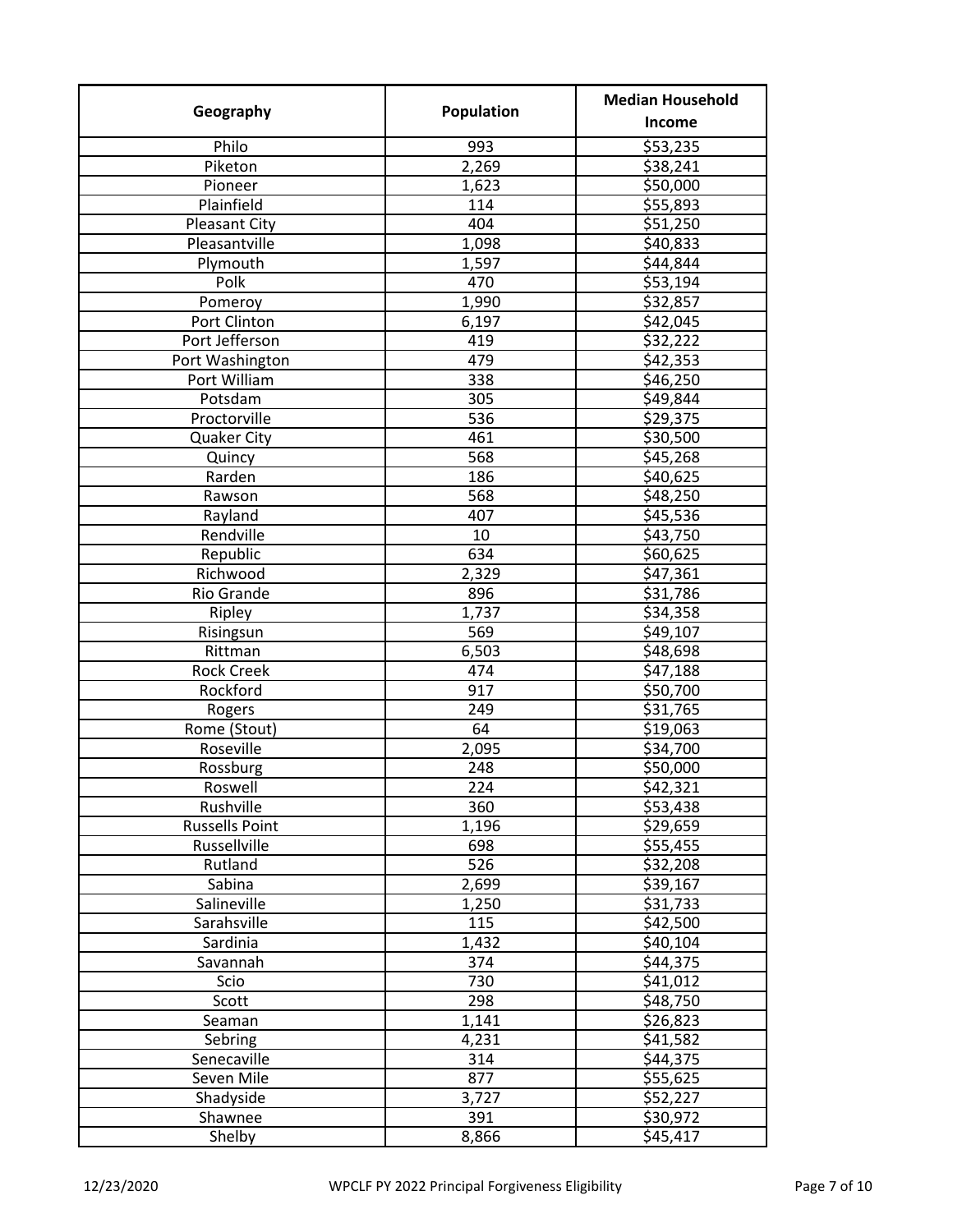| Geography             | Population | <b>Median Household</b> |
|-----------------------|------------|-------------------------|
|                       |            | Income                  |
| Sherrodsville         | 195        | \$41,250                |
| Sherwood              | 821        | \$44,167                |
| Shiloh                | 602        | \$42,125                |
| Shreve                | 1,633      | \$47,350                |
| <b>Sinking Spring</b> | 167        | \$38,750                |
| Smithfield            | 795        | \$48,611                |
| Somerset              | 1,728      | \$49,516                |
| South Bloomfield      | 2,075      | \$62,778                |
| South Charleston      | 1,865      | \$42,989                |
| South Salem           | 287        | \$39,500                |
| South Solon           | 345        | \$36,500                |
| South Zanesville      | 2,194      | \$35,260                |
| Sparta                | 175        | \$35,000                |
| Spencer               | 585        | \$46,635                |
| Spencerville          | 2,261      | \$43,813                |
| <b>Spring Valley</b>  | 543        | \$49,453                |
| St. Louisville        | 443        | \$55,833                |
| St. Marys             | 8,202      | \$56,430                |
| St. Paris             | 2,173      | \$48,472                |
| Stafford              | 98         | \$51,250                |
| Stockport             | 575        | \$34,917                |
| Stoutsville           | 640        | \$66,875                |
| Stratton              | 385        | \$29,018                |
| Stryker               | 1,314      | \$55,875                |
| <b>Sugar Grove</b>    | 370        | \$56,591                |
| Summerfield           | 238        | \$29,375                |
| Sycamore              | 841        | \$45,000                |
| Tarlton               | 241        | \$53,500                |
| Thornville            | 1,042      | \$53,452                |
| Thurston              | 609        | \$42,143                |
| Tiltonsville          | 1,406      | \$33,750                |
| Toronto               | 5,280      | \$39,858                |
| <b>Tremont City</b>   | 345        | 555,250                 |
| Trimble               | 511        | \$19,839                |
| Uhrichsville          | 5,348      | \$41,803                |
| <b>Union City</b>     | 1,701      | \$31,000                |
| <b>Upper Sandusky</b> | 6,696      | \$46,774                |
| Urbancrest            | 981        | \$16,765                |
| Utica                 | 1,760      | \$38,214                |
| Valley Hi             | 181        | \$42,143                |
| Valleyview            | 525        | \$48,971                |
| Venedocia             | 127        | \$47,321                |
| Verona                | 423        | \$49,531                |
| Warsaw                | 604        | \$53,162                |
| Washingtonville       | 917        | \$39,020                |
| Wauseon               | 7,413      | \$54,774                |
| Waverly               | 4,291      | \$42,137                |
| Wayne Lakes           | 715        | \$49,545                |
| Waynesburg            | 970        | \$52,500                |
| Waynesfield           | 654        | \$45,000                |
| Wellington            | 5,135      | \$48,333                |
| Wellston              | 5,520      | \$39,318                |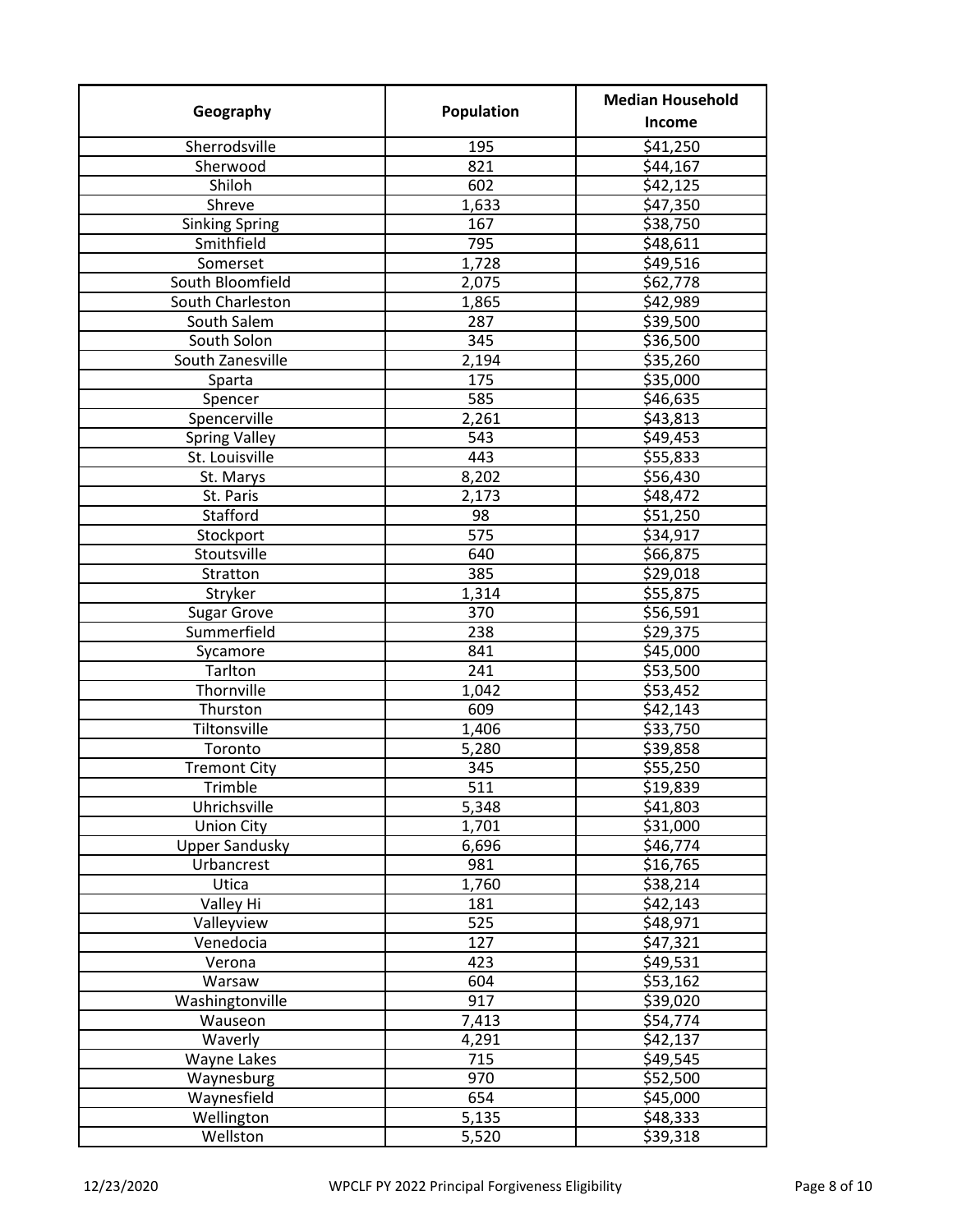| Geography               | Population       | <b>Median Household</b> |
|-------------------------|------------------|-------------------------|
|                         |                  | Income                  |
| Wellsville              | 3,352            | \$28,586                |
| West Alexandria         | 1,567            | \$45,781                |
| West Elkton             | 188              | \$33,750                |
| <b>West Farmington</b>  | 461              | \$47,750                |
| West Lafayette          | 2,307            | \$36,827                |
| West Leipsic            | 211              | \$53,333                |
| West Liberty            | 1,663            | \$46,250                |
| West Manchester         | 450              | \$46,607                |
| <b>West Mansfield</b>   | 697              | \$54,450                |
| <b>West Milton</b>      | 4,752            | \$42,594                |
| West Rushville          | 239              | \$51,000                |
| West Salem              | 1,622            | \$39,196                |
| <b>West Union</b>       | 2,616            | \$26,413                |
| <b>West Unity</b>       | 1,835            | \$45,000                |
| Weston                  | 1,447            | \$46,071                |
| Wharton                 | 354              | \$51,094                |
| Wilkesville             | 167              | \$49,167                |
| Willard                 | 6,041            | \$41,696                |
| Williamsburg            | 2,550            | \$50,833                |
| Williamsport            | 959              | \$52,188                |
| Willshire               | 369              | \$45,625                |
| Wilmot                  | 313              | \$50,000                |
| Wilson                  | 108              | \$43,750                |
| Winchester              | 1,034            | \$43,472                |
| Windham                 | 2,036            | \$39,345                |
| Wintersville            | 4,328            | \$49,256                |
| Woodmere                | 698              | \$50,938                |
| Woodsfield              | 2,352            | \$30,769                |
| Woodstock               | 261              | \$56,000                |
| Yorkville               | 987              | \$39,150                |
| Zaleski                 | 305              | \$46,250                |
| <b>Adams County</b>     | 27,776           | \$39,079                |
| Allen County            | 103,175          | \$53,131                |
| <b>Ashland County</b>   |                  | \$52,823                |
| Ashtabula County        | 53,536<br>97,830 | \$46,700                |
| <b>Athens County</b>    | 65,917           | \$40,905                |
| <b>Brown County</b>     | 43,572           | \$54,575                |
| Clark County            | 134,726          | \$50,873                |
|                         | 41,957           |                         |
| <b>Clinton County</b>   |                  | \$52,815<br>\$48,345    |
| Columbiana County       | 103,190          |                         |
| <b>Coshocton County</b> | 36,585           | \$46,606                |
| Crawford County         | 41,821           | \$44,971                |
| Cuyahoga County         | 1,247,451        | \$50,366                |
| <b>Fayette County</b>   | 28,620           | \$47,308                |
| <b>Gallia County</b>    | 30,088           | \$44,858                |
| <b>Guernsey County</b>  | 39,111           | \$45,917                |
| Hardin County           | 31,425           | \$50,506                |
| <b>Harrison County</b>  | 15,211           | \$49,689                |
| <b>Highland County</b>  | 43,016           | \$44,169                |
| <b>Hocking County</b>   | 28,390           | \$52,363                |
| <b>Huron County</b>     | 58,339           | \$52,560                |
| Jackson County          | 32,450           | \$47,550                |